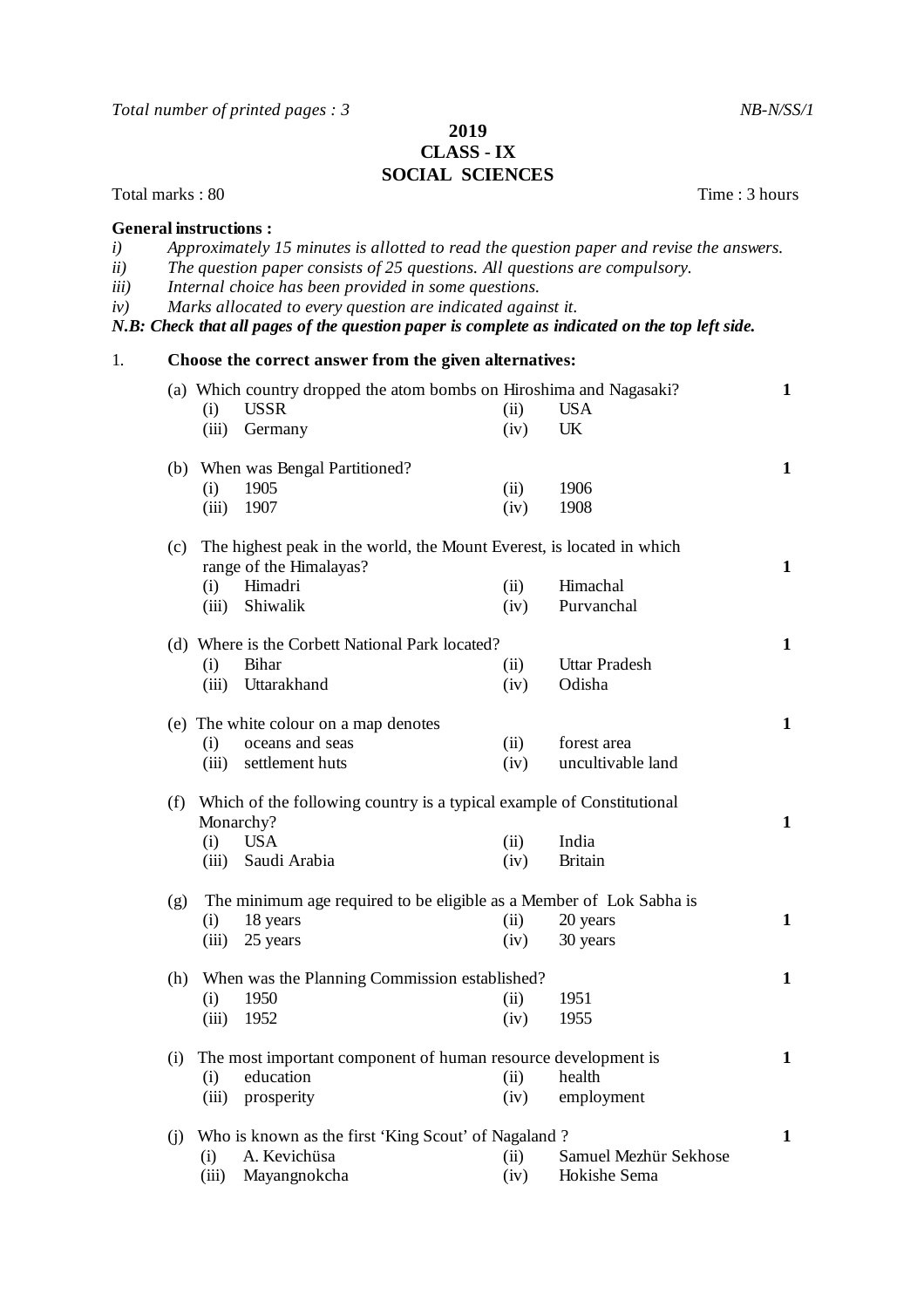|     | Allswer the following questions in one word or one sentence not exceeding 15 words:                          |                  |
|-----|--------------------------------------------------------------------------------------------------------------|------------------|
| 2.  | What are Lagoons?                                                                                            | $\mathbf{1}$     |
| 3.  | Define climate.                                                                                              | $\mathbf{1}$     |
| 4.  | Write the full form of ICOLD.                                                                                | $\mathbf{1}$     |
| 5.  | What is an ecosystem?                                                                                        | $\mathbf{1}$     |
| 6.  | What is a map?                                                                                               | $\mathbf{1}$     |
| 7.  | What is the name of the right given to all adults to vote?                                                   | $\mathbf{1}$     |
| 8.  | Which Fundamental Right is called as the heart and soul of the Indian Constitution?                          | $\mathbf{1}$     |
| 9.  | Define demography.                                                                                           | $\mathbf{1}$     |
| 10. | Mention any two types of unemployment.                                                                       | $\mathbf{1}$     |
| 11. | Who was the first Naga lady Indian Ambassador?                                                               | $\mathbf{1}$     |
|     | Answer the questions in about 20-30 words:                                                                   |                  |
| 12. | Mention the two aims of the Non-Cooperation Movement.                                                        | $\boldsymbol{2}$ |
| 13. | Differentiate between tributary and distributary.                                                            | $\boldsymbol{2}$ |
| 14. | Distinguish between Ballot paper and Electronic Voting Machine.                                              | $\boldsymbol{2}$ |
| 15. | Mention any two Fundamental Duties.                                                                          | $\boldsymbol{2}$ |
| 16. | What are the two main functions of an economy?                                                               | $\boldsymbol{2}$ |
| 17. | Who was the first Christian missionary to the Nagas and when did he came to Nagaland?                        | $1+1=2$          |
|     | Answer the questions in about 50 -70 words:                                                                  |                  |
| 18. | Describe the nature of the October Revolution.                                                               | 4                |
| 19. | a. Explain how the Nazis were able to make Nazism a mass movement in Germany.<br>Or)                         | 4                |
|     | <b>b.</b> When was the Muslim League formed? Mention the main aims of the League.                            | $(1+3=4)$        |
| 20. | a. Write a brief note on the thorn forests and scrubs.<br>Or                                                 | 4                |
|     | <b>b.</b> Mention any four methods which can be used to conserve wildlife.                                   |                  |
| 21. | a. Give four arguments in favour of Democracy.<br>Or                                                         | 4                |
|     | <b>b.</b> What is a Constitution? Why do we need a Constitution?                                             | $(1+3=4)$        |
| 22. | a. What is population? Briefly explain three major factors that determine<br>population change.<br><b>Or</b> | $1+3=4$          |

 **Answer the following questions in one word or one sentence not exceeding 15 words:**